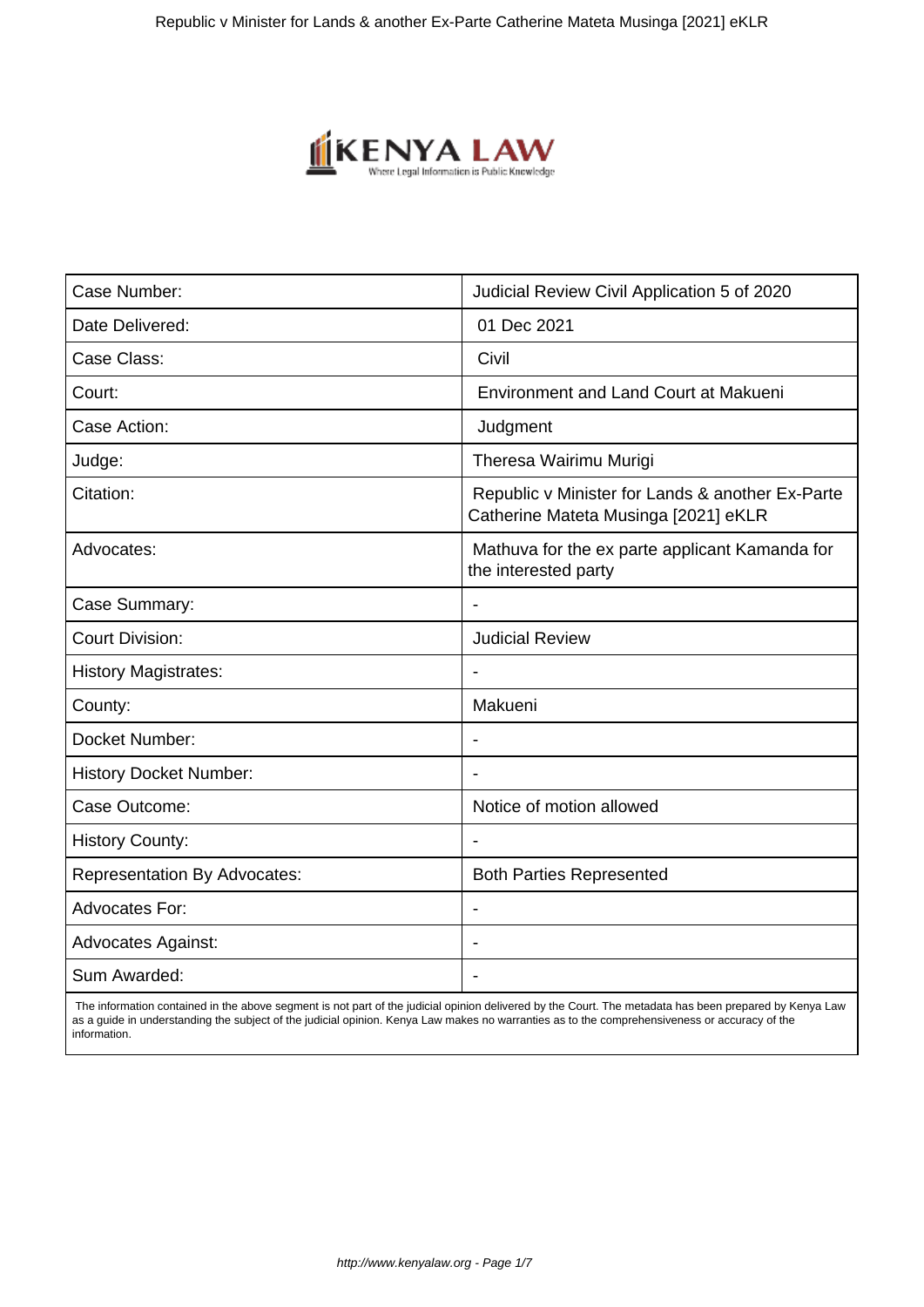#### **REPUBLIC F KENYA**

#### **IN THE ENVIROMENT AND LAND COURT**

### **AT MAKUENI**

# **JR CIVIL APPLICATION NO. 5 OF 2020**

#### **IN THE MATTER OF AN APPLICATION**

# **BY CATHRINE MATETA MUSINGAFOR AN ORDER OF CERTIORARI**

**AND**

#### **IN THE MATTER OF APPEALS TO THE MINISTER OF LANDS NUMBERS; A) 240 of 2017**

# **CATHRINE MATETA MUSINGA VS LOISE WAIU&JOYCE MBINYA KIMUNYU**

#### **(PARCEL NO. MAKUENI/KISEKINI/2623)B) 241 OF 2017 CATHRINE MATETA MUSINGA**

**VS**

# **LOISE WAIU & JOICE MBINYA KIMUNYU (PARCEL NO. MAKUENI/KISEKINI/702)**

#### **BETWEEN**

**REPUBLIC...................................................................................................................................................APPLICANT**

#### **AND**

**THE MINISTER FOR LANDS...............................................................................1ST RESPONDENT**

**THE HON. ATTORNEY GENERAL................................................................2ND RESPONDENT**

**CATHERINE MATETA MUSINGA..........................................................................................EX-PARTE**

#### **JUDGMENT**

1. By an Ex-parte Chamber Summons dated 2<sup>nd</sup> of June 2020 and filed on the same day brought under Order 53 Rule 1 of the Civil Procedure Rules & Section 8 of the Law Reform Act Cap 26 and all the enabling provisions of the law, the Applicant sought for the following orders;

**b) Spent.**

**c) That leave be granted to the Applicant to apply for orders of Certiorari to call to this court and to quash the proceedings and decision of the 1st Respondent the minister of lands dated 7th December 2019 in minister appeal number 240 of 2017 and 241 0f 2019 both between Catherine Mateta Musinga Vs Loise Waiu and Joice Mbinya Kimuyu.**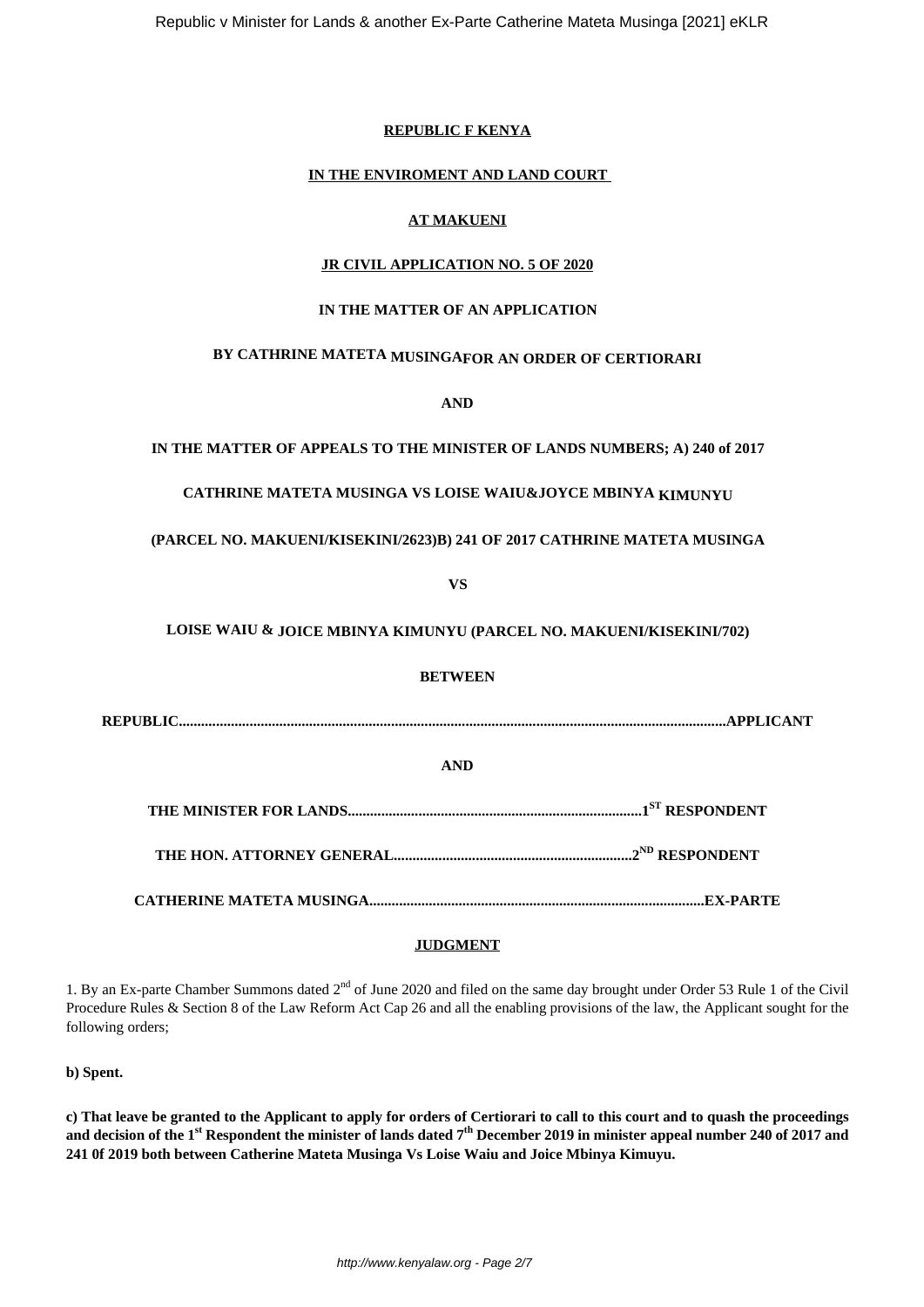#### **d) That the costs of this application be in the cause.**

2. According to the record, the said application was heard ex-parte on the date of filing before Hon. Justice Charles Mbogo who granted the leave to apply the order of Certiorari on the 2<sup>nd</sup> of June 2020.

3. The Applicant was directed to file the substantive application within 21 days and to serve all the parties within 14 days.

4. By a Notice of Motion dated  $22^{nd}$  of June 2019 and filed on the  $23^{rd}$  of June 2019, the Applicant sought for the following orders: -

**b) That an order of certiorari do issue to bring to this court this Honourable Court for purposes of being quashed the proceedings and the decision of the 1st Respondent issued on the 7th of December in Appeals number 240 of 2017 and 241 of 2017 both between Catherine Matata Musinga versus Loise waiu and Joyce Mbinya Kimuyu.**

#### **c) That the Respondents to meet the costs of the application.**

5. The motion is premised on the Statutory Statement and the verifying affidavit of the Applicant. The Applicant stated that on the 17<sup>th</sup> of January 2017 the Land Adjudication Officer delivered a decision in objection cases number 391 and 392 regarding parcel number 3623 and land parcel number 702 Kisekani Adjudication Section.

6. That being aggrieved with part of the decision, she appealed against the decision to the Minister. The Applicant contends that Loise Waiu died on the 6<sup>th</sup> of July 2016. That the appeals before the Minister proceeded in the absence of Loise Waiu which was against the rules of natural justice.

7. The Applicant also faulted the Minister for referring the dispute to the succession court without taking into account that the exparte Applicant was by virtue of the decision of the land adjudication officer Makueni the owner of part of Makueni/Kisekini/3623 and Makueni/Kisekini/702 as they were not part of the estate of Loise.

#### **THE RESPONDENTS RESPONSE**

8. The Hon Attorney general entered appearance for the  $1<sup>st</sup>$  and  $2<sup>nd</sup>$  Respondents. The Respondents opposed the application vide the grounds of opposition filed on the  $5<sup>th</sup>$  of January 2021. The grounds are:

**a) That the application herein was filed out of the time of 6 months provided for under judicial review.**

**b) That the application is frivolous, vexatious and abuse of the court process.**

**c) That the application if granted will not serve any purpose.**

**d) That the Applicants have not demonstrated any right capable of being violated arising from the action of the decision of the minister.**

#### **THE INTERESTED PARTY'S RESPONSE**

9. The interested party opposed the application vide a replying affidavit sworn on the  $27<sup>th</sup>$  of January 2021 and averred that the application was frivolous, vexatious and a waste of the court's time.

10. She further averred that the Ex parte Applicant filed Appeal Nos. 240 and 241 of 2017 so that she could remove the name of the deceased mother from the register and become the absolute owner of NO Makueni/Kisekini/3623.

11. The application was canvassed by way of written submissions. The Applicant's written submissions were filed on the  $21<sup>st</sup>$  of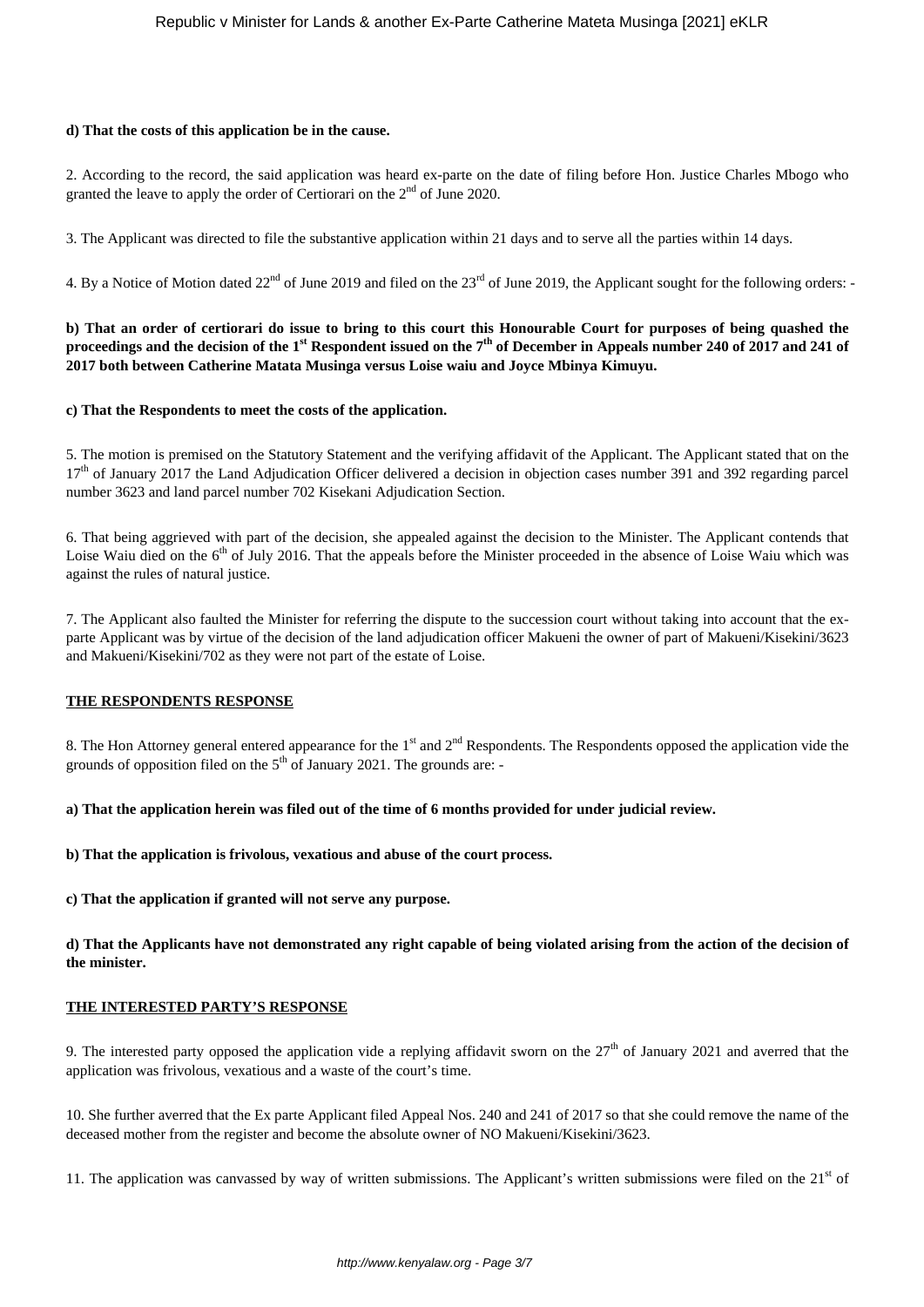October 2021. It was argued that the Appeals before the minister were null and *void abinitio* as they proceeded in the absence of the 1<sup>st</sup> Respondent who was deceased. The Ex parte Applicant contends that the proceedings in the appeals offended the rules of natural justice and that it mattered not whether the decision arrived by the minister was correct if the procedure was wrong.

12. The Ex parte Applicant relied on the decision in the case of **Pashito Holdings Limited & Another Vs Paul Nderitu Ndungu & 2 Others (1997) eKLR** in support of their submissions.

13. The Respondents filed their written submission on the  $30<sup>th</sup>$  September 2021. The Respondents argued that the application offended the provisions of order 53 of the civil Procedure Rules as read with Section 9(3) of the Law Reform Act as it was filed outside the six months' statutory period. They further submitted that the ex parte Applicant had not sought leave to file the application herein out of time.

14. The Respondents relied on the following decisions in support of their submissions:

# **1) Musa Tapem (Suing as the Administrator of the Estate of the late Danger Tabim) Vs Director of land adjudication and Settlement & Another (2202) Eklr;**

**2) Gilbert Hezekiah Miya Vs Advocates Disciplinary Committee (2015) eKLR.**

**3) Rosaline Tubei & 8 Others Vs Patrick K Cheruiyot & 3 Others (2014) eKLR;**

**4) Republic Vs The Minister for Lands & Settlement & Others Mombasa HCMCA No. 1091 of 2006;**

**5) Africa Oil Turkana Limited & 2 Others Vs Edward Kings Onyancha Maina & 2 others (2016) eKLR;**

### **6) Republic Vs Mwangi Nguyai & 3 Others.**

15. Through their submissions filed on the  $27<sup>th</sup>$  of April 2021, interested party argued that when the Minister referred the matter to the succession court, he took into account all the relevant matters and that he was aware that Loise Waiu was deceased. She further submitted that the interests of that parties was not affected and thus the argument that Loise Waiu was condemned unheard was unfounded.

16. From the onset, it is important to set out the purpose of Judicial Review.

17. In the case of **Pastoli Vs Kabale District And Others (2008) 2 E.A. 300** the court set out the duty of a court in Judicial Review applications as follows: -

*"In order to succeed in an application for Judicial Review, the Applicant has to show that the decision or the act complained of is tainted with illegality, irrationality and procedural impropriety……Illegality is when the decision making authority commits an error of law in the process of taking or making the act the subject of the complaint. Acting without jurisdiction or ultra vires or contrary to the provisions of law or its principles are instances of illegality…….irrationality is when there is such gross unreasonableness in the decision taken or act done, that no reasonable authority would have made such a decision is usually in defiance of logic and acceptable moral standards……Procedural impropriety is when there is a failure to act fairly on the part of the decision making authority in the process of taking a decision. The unfairness may be in non -observance of the Rules of Natural Justice or to act with procedural fairness towards one to be affected by the decision. It may also involve failure to adhere and observe procedural rules expressly laid down in a statute or legislative instrument by which such authority exercises jurisdiction to make a decision."*

18. In the case of **Municipal Council of Mombasa Vs Republic Umoja Consultants Ltd Civil Appeal No. 185 of 2007 (2002) eKLR** the court of appeal set out the parameters in applications for JR and held that: -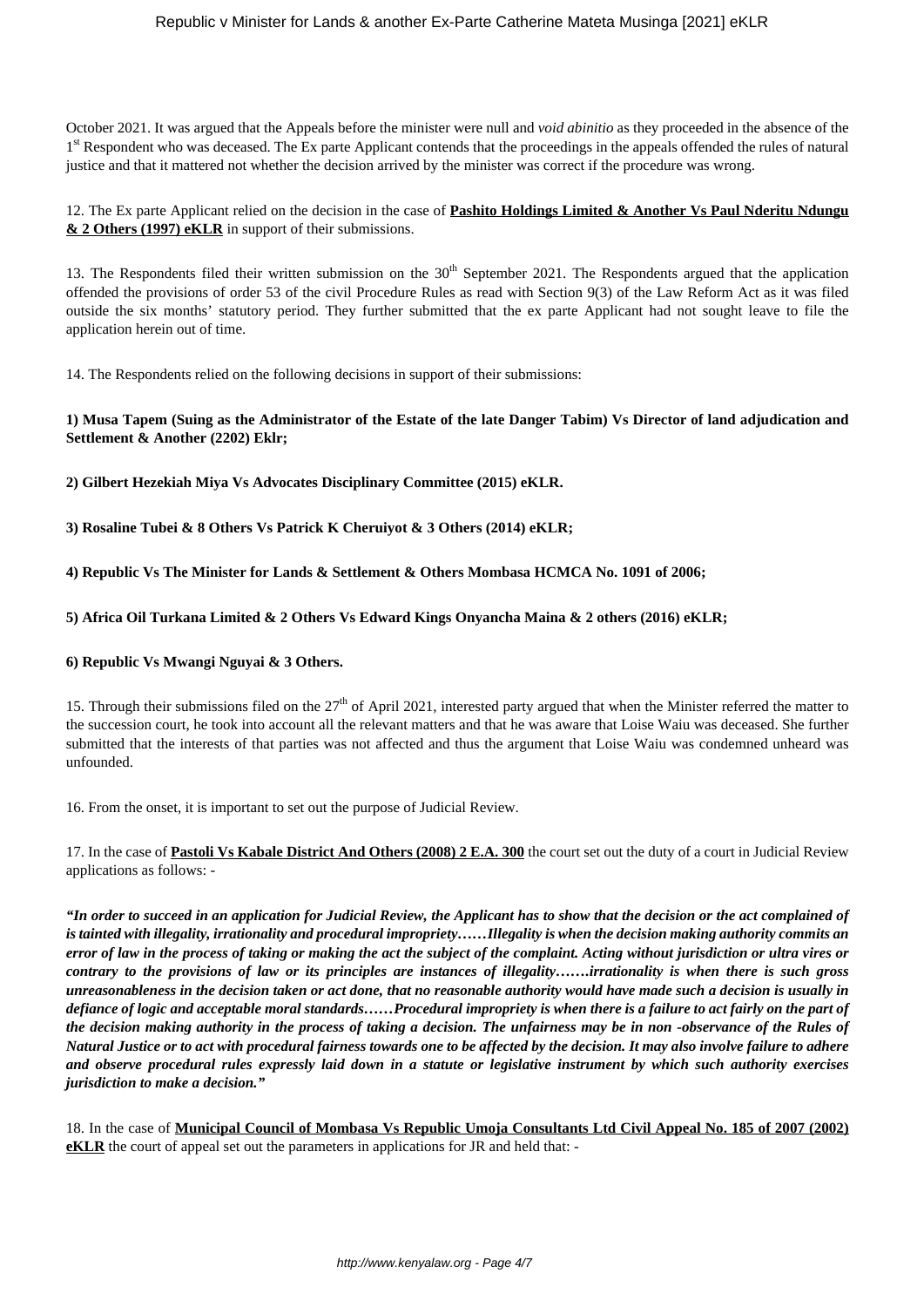*"The court would only be concerned with the process leading to the making of the decision. how was the decision arrived at. Did those who made the decision have power i.e. jurisdiction to make it. Were the provisions affected by the decision heard before it was made. In making the decision, did the decision maker take into account relevant matters or did the take into account irrelevant matters. These are the kind of questions a court hearing a matte by way of Judicial review is concerned with and such court is not entitled to act as a court of appeal over the decider. Acting as an appeal court over the decider would involve going into the merits of the decision itself – such as whether this was or there was no sufficient evidence to support the decision and that as we have said, is not the province of Judicial Review."*

19. The court has considered the Applicant's notice of motion, the Statutory Statement, the Verifying Affidavit, the Respondents response, the interested party's replying affidavit as well as the written submissions on record The court has also considered the exhibits annexed to the various affidavits on record and is of the opinion that the following issues arise for determination;

#### *a) Whether the claim by the ex-parte Applicant is incompetent for being time barred.*

# *b) Whether the decision by the minister offends the principles of natural justice.*

# **Whether the claim by the Ex parte Applicant is incompetent for being filed out of time.**

20. Order 53 Rule 2 of the Civil Procedure Rules as read with Section 9 (3) of the Law Reform Act provides for the time limits within which an application can be filed.

21. Order 53 Rule 2 of the Civil Procedure Rules provides that: -

*"Leave shall be granted to apply for an order of certiorari to remove any judgment, order, decree, conviction or other proceedings for the purpose of its being quashed, unless the application foe leave is made not later than 6 months after the date of the proceedings or such shorter period as may be described by any act; and where the proceeding is subject to appeal and a time is limited by the law for the bringing of the appeal, the judge may adjourn the application for leave until the appeal is determined or the time."*

22. Section 9(3) of the Law Reform Act provides that: -

*"In the case of an application for an order of certiorari to remove any judgment, order, decree, conviction or other proceedings, for purpose of its being quashed, leave shall not be granted unless the application for leave is made not later than six months after the date of that judgment, order, decree, conviction or other proceedings or such period as may be prescribed under any written law…..."*

23. The Respondents through their written submissions submitted that the Ex parte Applicant filed the application after the lapse of the statutory six months' period provided in Order 53 of the Civil Procedure Rules as read with Section (9) of the Law Reform Act.

24. Counsel further submitted that no leave was sought to file the judicial review application. Counsel urged the court to dismiss the application and relied on the following authorities where similar applications were dismissed for being filed out of time.

25. The Ex parte Applicant submitted that the application for leave was filed within six months from the date of the impugned decision by the Minister.

26. I have carefully perused the court record and I find that the chamber summons application that sought for leave to file the application herein for an order for Certiorari against the two decisions by the Minister was filed on the  $2<sup>nd</sup>$  of June 2020. The decisions complained of were delivered on the  $7<sup>th</sup>$  of December 2019. The application was filed within the statutory time limits.

27. Having found that the application was filed five days before the expiry of the statutory period, I find that the application was filed within the stipulated time.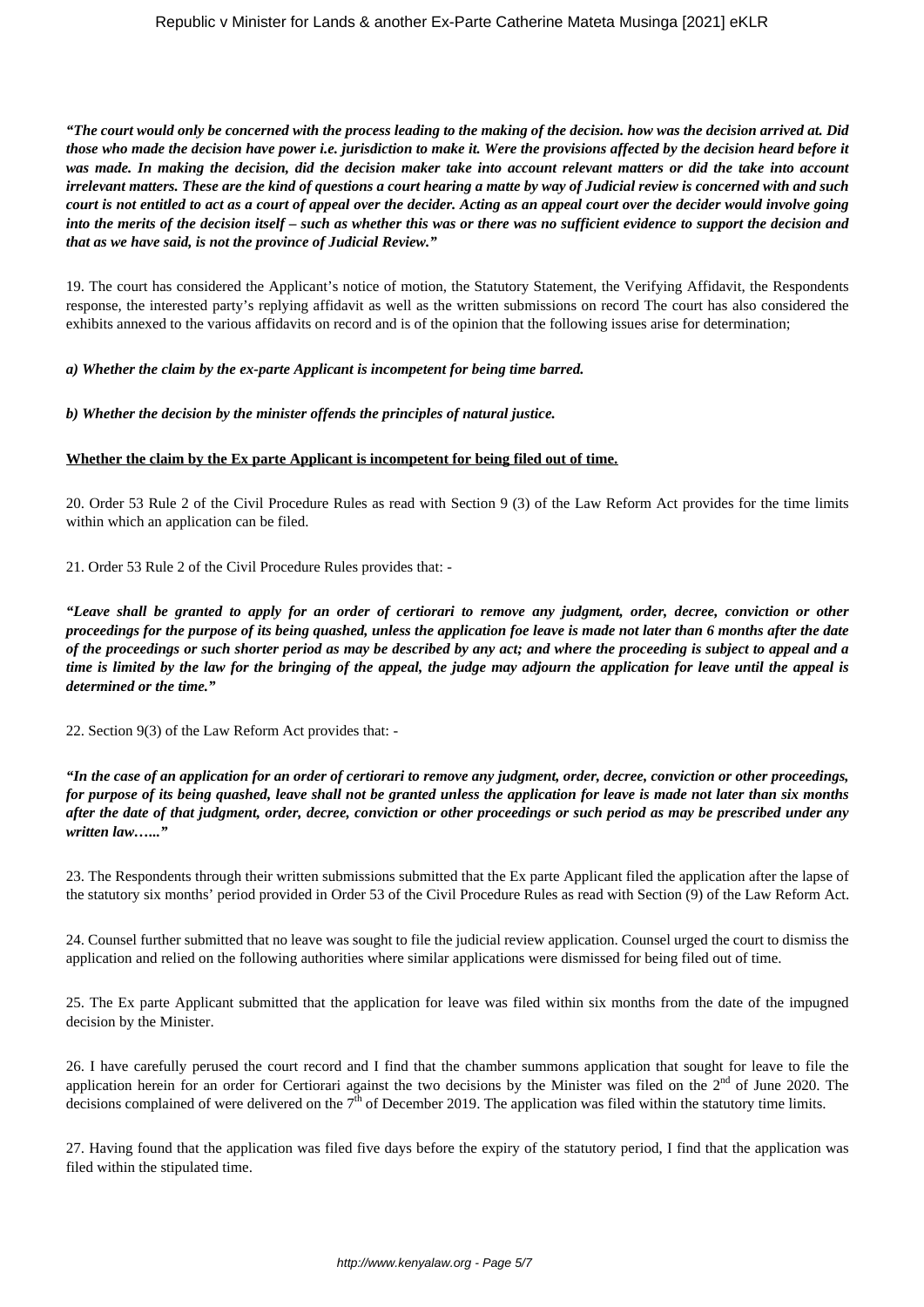### **Whether the proceedings and determination by the Minister offend the rules of natural justice.**

# 28. In **Halbury Law of England 5th Edition 2021 Vol 61 at para 639,** it states: -

# *"The rule that no person is to be condemned unless that person has been given prior notice of the allegations against him and a fair opportunity to be heard (the audi alterman partem rule) is a fundamental rule of justice."*

29. The Ex parte Applicant filed objection to the Land Adjudication officer in case number 391 and 392 against Loise Waiu and Joyce Mbinya regarding land parcels 3623 and 702 Kisekani Adjudication Section. Being aggrieved with the decision of the Land Adjudication Officer, she filed Appeals number 240 of 2017 and 241 of 2017 before the Minister. It is not in dispute that the minister was by virtue of the provisions of Section 29 of the Land Adjudication Act empowered to hear appeals.

30. The Applicant herein contends that the Appeals were null and void since at the time they were lodged, one of the defendants namely Loise Waiu was deceased. A copy of the death certificate indicates that she passed away on the 6<sup>th</sup> of July 2016. She avers that at the time of hearing of the Appeals, the Estate of Loise Waiu was not represented in the proceedings. She submits that the said proceedings and determination must be quashed whether the decision reached was correct as the procedure offends the rules of natural justice.

31. She further contends that the referral of the dispute to the succession court was wrong as the ex parte Applicant was already the part owner of Makueni/Kisekini/3623 and 702 therefore those parts could not be subjected to succession.

32. The Interested Party submitted that the Ex parte Applicant had not demonstrated any grounds to warrant a judicial review and that the application was unmerited and an abuse of the court process. He further submitted the Minister decision took into account the fact that Loise Waiu was deceased and referred the parties to the succession court.

33. He further submitted that the Minister having not determined the interests of the parties in the Appeal, it could not be said that the deceased was condemned unheard. That furthermore, the decision did not affect the right of the estate of the deceased.

34. I have carefully scrutinized the proceedings and the decision by the minister and I find that the appeals were lodged by the Ex parte Applicant against Loise Mutevu and Joice Mbinya Kimuyu. The Respondents are mother and sister in law to the ex parte Applicant respectively. By the time she filed the Appeal one of the parties namely Loise mutevu was deceased.

35. I have looked at the Appeals proceedings before the Minister and I note that the Ex parte Applicant and the  $2<sup>nd</sup>$  Respondent actively participated in the proceedings therein. The Minister rendered his decision in appeals number 240 and 241 of 2017 on the 7<sup>th</sup> of December 2019.

36. The Ex parte Applicant submitted that the hearing and determination in appeal number 240 and 241 of 2017 before the Minister offends the rules of natural justice as the estate of Loise Waiu was not represented.

37. The court takes the view that in order to undertake legal proceedings in a court of law on behalf of a deceased person, there must be a personal representative in respect to the estate of the deceased. From the proceedings and determination before the Minister, the Estate of Loise Waiu was not represented as required.

38. I am in agreement with Counsel for the ex parte Applicant that the deceased was not represented in the proceedings before the Minister. In **Msaga Vs Chief Justice & 7 others NBI HCMA No. 1062,** the could held that: -

*"The court observes firstly that the rules of natural justice "audi alterem partem" hear the other party, that no man/woman may be condemned unheard are deeply rooted in the English common law and have been transplanted by reason of colonialization of the globe during the hey days of the British Empire. An Essential requirement for the performance of any judicial or quasijudicial function is that the decision makers deprive himself of the views of the person who will be affected by the decision. It is indeed immaterial whether the same decision would have been arrived at in the absence of departure from the essential principle of justice. The decision must be declared to be no decision."*